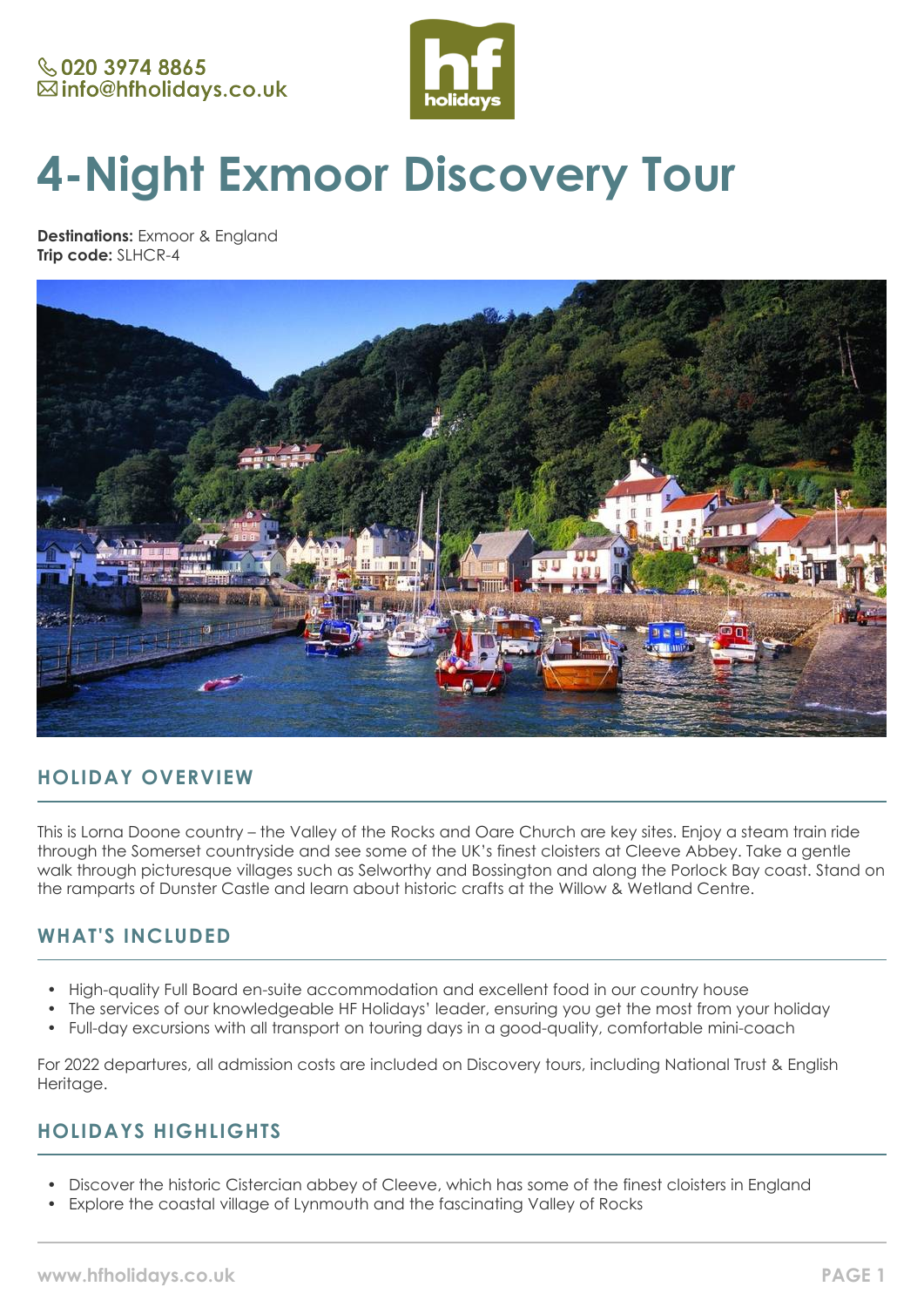• Enjoy a steam train ride in the Quantock Hills on the West Somerset Railway

### **TRIP SUITABILITY**

Our Discovery holidays give you the opportunity to immerse yourself in the culture of the local area through **active sightseeing**.

On each Discovery day, you will be walking roughly 3-5 miles (5-8km) throughout the course of the day as you explore the venues and locations we visit. You'll also be hopping on and off the coach throughout - you should expect to spend the majority of the day on your feet. Most of this walking will be at attractions but some may be across country tracks or footpaths so be sure to **bring sturdy shoes**. There will also be stairs to climb in the majority of the venues you visit, though other more accessible options may be available. At some venues, there may also be uneven surfaces, such as cobbles or rocky paths.

### **ITINERARY**

## **Day 1: Arrival Day**

You're welcome to check in from 4pm onwards.

Enjoy a complimentary Afternoon Tea on arrival.

# **Day 2: Lynton & Lynmouth**

This morning, we'll travel along the coast road to Lynmouth, stopping first at the famous beauty spot of Watersmeet, where the rivers Hoaroke and Lynn join in spectacular waterfalls. We explore Lynmouth and Lynton, travelling between the two on the Victorian cliff railway. In the afternoon we follow in the footsteps of Lorna Doone, visiting the Valley of the Rocks, the Doone Valley and Oare church where, in the novel, Lorna is shot on her wedding day!

### **Day 3: Cleeve Abbey & West Somerset Steam Train**

Where does the 'Ancient Mariner' brood over the harbour with the albatross around his neck? Find out in the harbour town of Watchet. Cleeve Abbey is one of the best examples of monastic ruin and today we'll learn what life as a Medieval monk would have been like. Later, we'll enjoy a leisurely steam train journey through the Somerset countryside.

# **Day 4: Heddon Valley & Arlington Court**

Our final day begins with a stop at the Tarr Steps and a stroll along the River Barle before continuing on to Arlington Court, the former home of the Chichester family, which has a fascinating collection of Victorian carriages.

### **Day 5: Departure Day**

Enjoy a leisurely breakfast before making your way home.

# **ACCOMMODATION**

### **Holnicote House**

Lying near the attractive village of Selworthy, in the heart of the Exmoor National Park, historic Holnicote House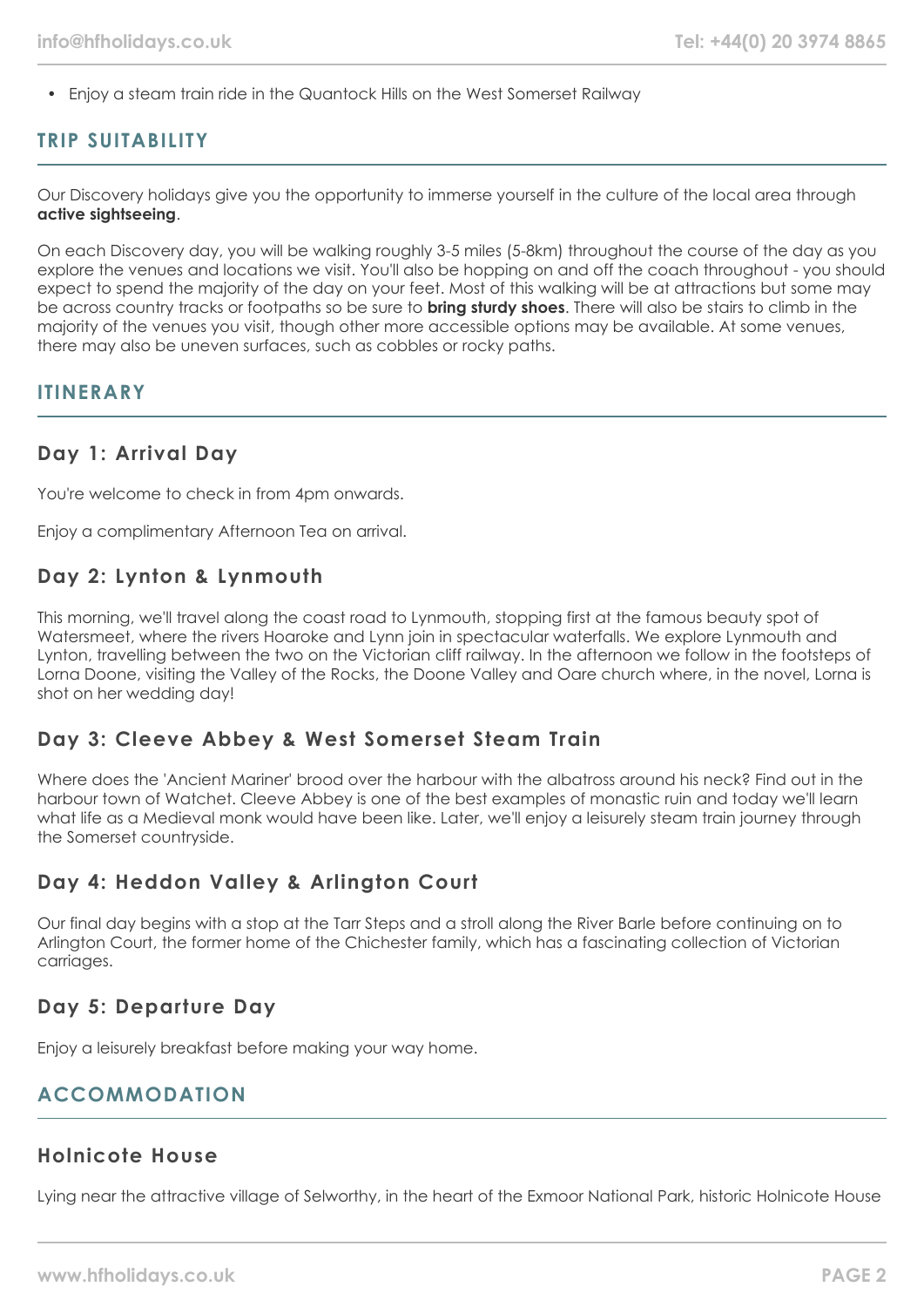stands within a series of peaceful gardens with spreading lawns. Once the centrepiece of an extensive 12,500 acre estate, the charming and characterful house was gifted to the National Trust in 1944. Since then it has been reimagined as a walkers' retreat, with wonderful access to the countryside. As well as 32 delightful bedrooms, there are two comfortable lounges and a sociable bar. The landscaped gardens are still part of the wider Holnicote Estate and provide a wonderful area to wander. Outside the house, explore wild Exmoor, walk in the Quantocks, climb Dunkery Beacon and stroll on the Somerset Coast Path with the opportunity to walk in the footsteps of Samuel Taylor Coleridge, drop in Dunster Castle, ride a Victorian cliff railway and watch for wildlife including the majestic red stags. Unfortunately our pool at Holnicote House will be closed for the duration of 2022 due to extensive maintenance requirements.

# **Country House Accommodation**

### **Accommodation Info**

# **Need To Know**

We appreciate that COVID-19 continues to impact the nations. The English, Scottish and Welsh governments are not always in sync, so measures in our country houses may vary between the nations. We thank all guests for adhering to the measures we have introduced to keep our guests, leaders and team members safe.

You can see our latest FAQs and guarantees at <https://www.hfholidays.co.uk/coronavirus-travel-advice>

### **Ventilation, Physical Distancing Measures and Group Sizes around the Houses**

We will keep our public areas well ventilated; for your comfort you might want to pack an extra layer to keep you comfortable.

With the relaxation of physical distancing, we will be allowing larger groups to dine and relax in the bar together.

Hand sanitiser stations will be made available in frequently used public areas for guests and staff use. It is advisable to bring additional hand sanitiser for whilst you are out walking.

We always follow the latest regional government advice, but our one recommendation is don't forget your face mask! There is no requirement to wear a face covering in communal areas, but you may of course choose to. Some places throughout the UK may still require you to wear a mask even if the government legislation does not. With this in mind we suggest you bring a personal supply of face coverings for the duration of your stay.

### **Servicing Bedrooms:**

At this stage we are not reintroducing our daily room servicing. Extra tea, coffee, milk, towels and toiletries will be available on request from our team. Bins can be left outside your door for emptying.

### **COVID-19 Symptoms or Cases**

If a guest has symptoms of COVID-19 then they should inform the house team and immediately self-isolate to minimise any risk of transmission and make arrangements to request a COVID test. If a guest receives a positive test result, they should return home if they reasonably can. They should where possible use private transport but only drive themselves if they can do so safely. If a guest cannot reasonably return home, they should discuss their circumstances with the House Manager. Additional charges may be levied if a guest needs to self-isolate for longer than their planned holiday.

#### **What can you do to help keep everyone safe?**

- Wear a face mask/covering where required and please bring plenty of face coverings for the duration of your stay
- Carry/use hand sanitiser
- Wash your hands frequently with soap and water when possible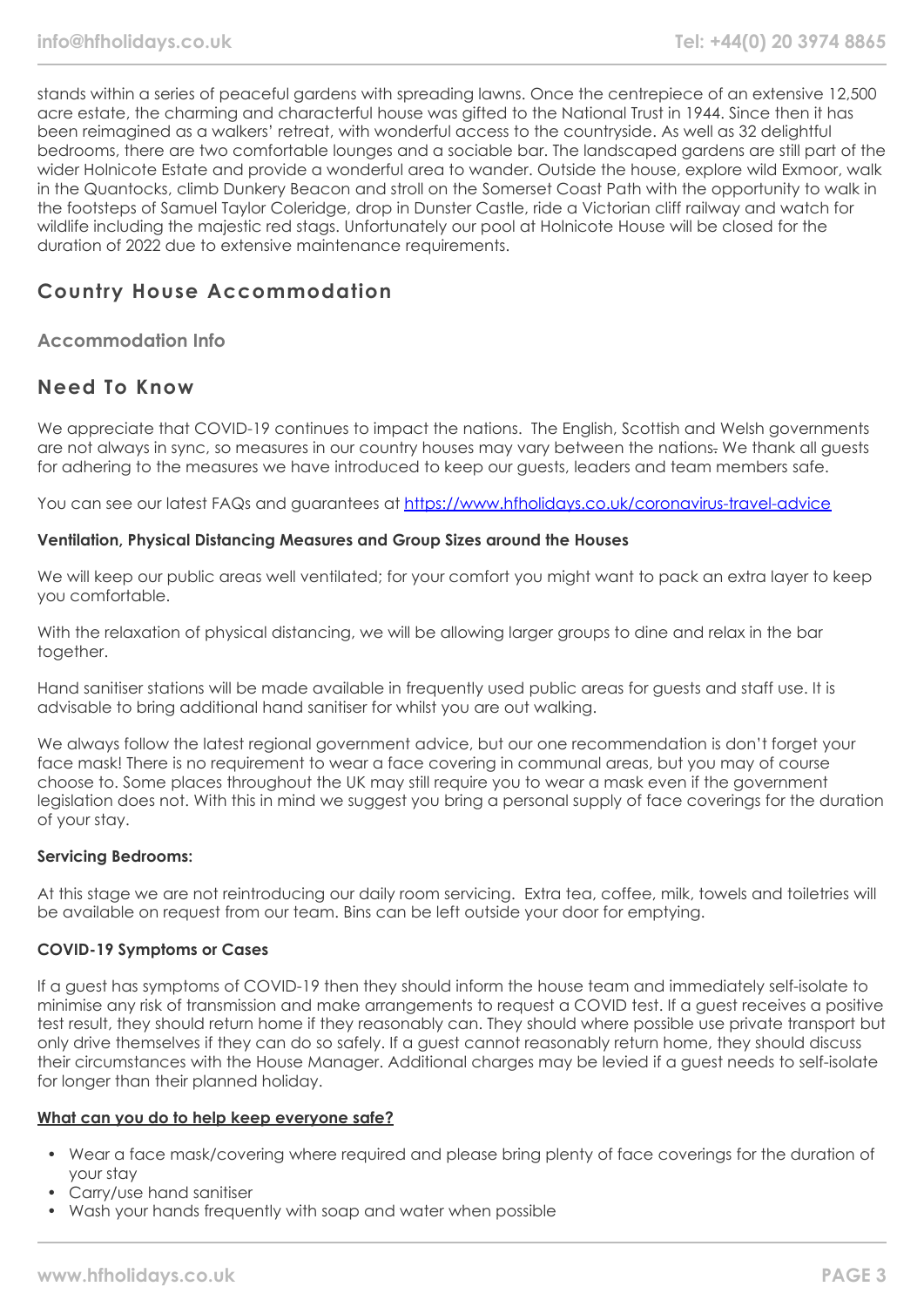- Cover your mouth and nose with a tissue or your sleeve when you cough or sneeze
- Avoid passing round objects such as cameras & phones
- If you are displaying symptoms of Coronavirus, please do not travel to an HF Holidays House

### **Rooms**

Tea & coffee-making facilities, TV, Hairdryer, Toiletries, Wi-Fi

Stay in one of the main building's bright, beautifully presented rooms or in the thatched cottages in the grounds, called Butlers and Guns respectively. With 32 bedrooms, Holnicote House has plenty of space and there's a range of Classic, Premium and Superior Rooms to choose from: the best rooms are on the first floor and decorated in keeping with the National Trust estate, with plenty of space and great views over the back garden, reaching out across Crawter Hill and Dunkery Hill, Somerset and Exmoor's highest point. Ask for numbers 1 or 4 to feel suitably special.

All 'Classic' rooms are ensuite and furnished to a high standard. There are also several 'Premium' and 'Superior' Rooms that are either larger or have a desirable view, a more luxurious mattress and larger television – upgrade your stay for just an extra £15-25 per person per night. You can choose a specific room for an extra £30 per room, subject to availability. Upgrade supplements still apply.

### **Check in:**

Check in opens at **4pm** for all guests. Guests will be unable to access any of the Country House facilities, including leaving luggage before 4pm.

We are delighted to invite you to enjoy a complimentary Afternoon Tea on arrival. Relax and meet your fellow guests and leaders.

#### **Check out:**

#### Check out time: **10am**

Please note, you will need to settle your bill before departure and payment will only be possible by card. Gratuities and donations to the Pathway Fund can also be made by card.

### **Facilities**

Free Wi-Fi, boot room and drying room, attractive garden, multi-purpose activity room, lounge, library and board games to borrow

After a day walking on Exmoor or exploring the heath and moorland, come back to the house and its specially tailored walkers' facilities. Relax by sitting in the pretty gardens or challenge a fellow guest to a game of croquet. For something equally relaxing, snag a comfy chair in one of the cosy lounges, borrow a book, join a game of cards or scour the countryside through the large telescope. Head to the bar before dinner for a drink and a chance to catch up with your companions, best enjoyed by the windows overlooking the estate. Please note, the large heated outdoor pool will be out of service during the 2022 season in order to allow for extensive repairs.

#### **Unfortunately our pool at Holnicote House will be closed for the duration of 2022 due to extensive maintenance requirements.**

#### **Welcome Information**

A Welcome Information Pack providing details about the Country House and your holiday will be available in each bedroom. This personal pack of information will detail what to expect during your stay in the house, the menu for the duration of your stay, dinner & picnic lunch order forms and the guest registration form for completion.

Our houses are locked at night-time and accessible with a door code which is available in the Welcome Pack.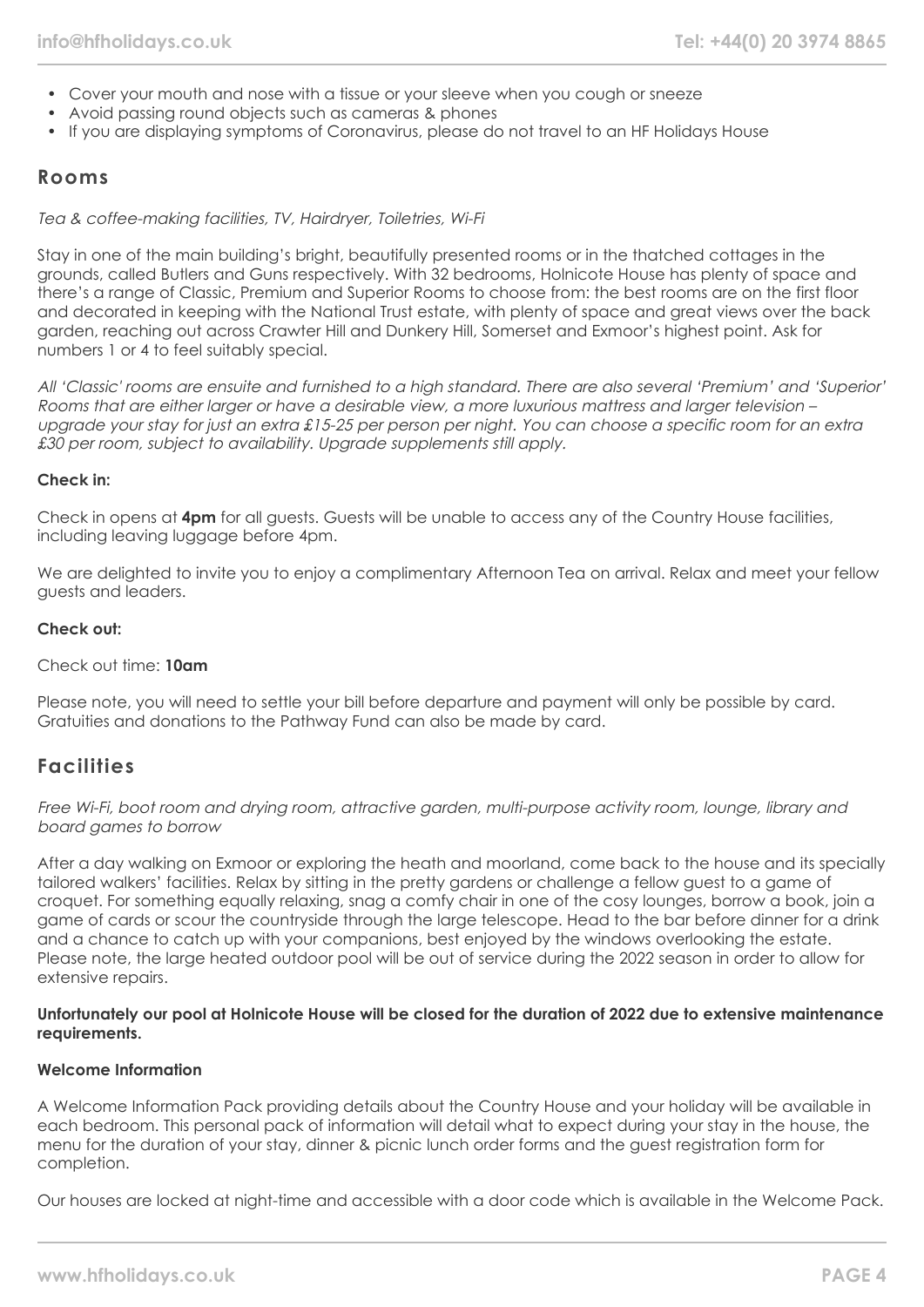However, we also recommend making a note of the Duty Manager number on arrival, in case of an emergency or getting locked out.

### **Evenings**

Join our team after dinner on Wednesday evenings to see if you've got the knowledge to triumph in the HF Big Pub Quiz! There will also be another evening of entertainment at the beginning of the week which will vary depending on the house you are visiting.

If there are leaders resident, they will be available to chat to guests about self-guided walks. You can borrow walking route notes and maps from our Discovery Point.

### **Walks Talks – Guided Walking Information Briefings**

Self-Guided guests are always welcome to join our Guided Walking briefings to hear about the local conditions.

Our leaders will deliver a Guided Walking Information Briefing on each arrival day before and after dinner followed by a group Walks Talk to let guests know about the following day's walks. Walks Talks are usually before and after dinner prior to each walking day. The information is repeated so you can join whichever time suits you.

If you are undecided which walk to do, our leaders will be available in the bar or lounge to answer any questions you might have. Our website contains up-to-date information about the walks for each holiday.

Before you leave for your walk your leader will run through a short safety briefing for the day.

Each day, the latest weather forecast will be displayed for all guests to check to ensure appropriate clothing is worn for the walks.

Please note, if you decide to do your own walks, or you are on a self-guided walking holiday, you must complete an Independent Walker Card each day. These can be found near the Discovery Point in the house.

# **Food & Drink**

As at all our country houses, holidays are full board, from afternoon tea served as a welcome treat through that evening's meal to a hearty breakfast on the day of departure. Food at Holnicote House is varied with a strong emphasis on the use of seasonal British produce. Our experienced chefs create each dish using only the freshest ingredients and, when in season, use home grown herbs and vegetables taken from our own gardens to give a true taste of the local area.

Along with many hospitality business across the UK we are presently experiencing disruption to our food and drink supply chain. COVID continues to limit the ability of suppliers to deliver and the war in Ukraine (along with several other global challenges) is impacting availability of many basic products. We are working hard to ensure that these challenges do not negatively impact your holiday but ask for your understanding should we need to make last minute changes to dishes or menus.

# **Accessibility**

For accessibility and assistance information, please contact our expert team on [020 3974 8865](tel:02039748865) or view the accessibility information online for [Holnicote House](https://www.hfholidays.co.uk/images/Documents/accessibility_statements/holnicote-house---accessibility-information---update-mar-2021.pdf)

# **TRAVEL DETAILS**

Our address is: Holnicote House, Selworthy, Minehead, Somerset TA24 8TJ Tel: [01643 862013](tel:01643862013)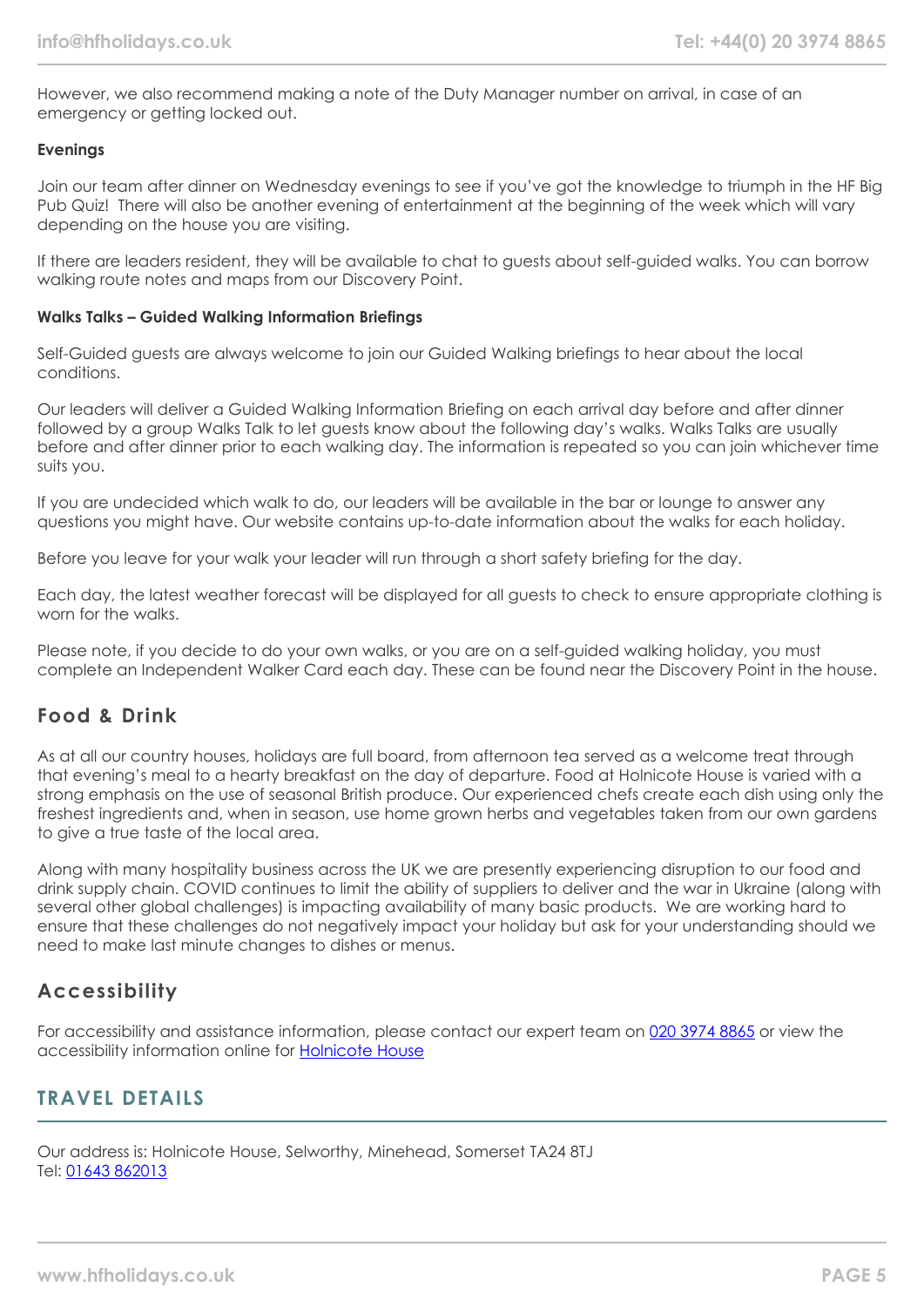# **By Train:**

The nearest railway station to Holnicote House is at Taunton. For train times and route planning by train visit [www.nationalrail.co.uk](https://www.nationalrail.co.uk/) or phone [03457 48 49 50.](tel:03457484950)

# **By Taxi:**

The 30-mile journey from Taunton railway station takes approximately 55 minutes. You can pre-book a taxi from our recommended taxi company, Bossington Private Hire. As a guide price, it costs £56 per 4-seat taxi (2022 prices). A shared taxi will be arranged wherever possible. Please pre-book your taxi at least 7 days in advance by contacting:

Bossington Private Hire\* Tel: [+44 \(0\) 7971 044871](tel:07971044871) Email: [inbossington@gmail.com](mailto:mail:inbossington@gmail.com)

The return taxi journey can be arranged on your behalf by the Holnicote House Manager. \*Bossington Private Hire is not owned or managed by HF Holidays

## **By Bus:**

The number 28 bus operates between Taunton station and Minehead. The journey takes around 1½ hours. At Minehead change for the number 10 bus that will take you to the Selworthy turn (which is at the end of Holnicote House drive). A 2-minute walk along the drive will bring you to the house. Alternatively, pre-book a taxi from Minehead; the 6-mile journey will cost you approx.. £10 for a 4-seat taxi from our recommended taxi provider (see above). For bus times see [www.traveline.info](https://www.traveline.info/)

# **By Car:**

From Bridgwater take the A39 though the southern outskirts of Minehead towards Porlock. Holnicote House is on the left about 4½ miles out of Minehead, and about ¾ mile after the signpost to Luccombe (do not follow the signs to Selworthy). After the Selworthy Village sign look out for our sign 500 yards further on, on the left. Free car parking is available in the grounds.

# **Travelling From Overseas**

For most guests, travelling to London Heathrow airport is the most convenient option.

From Heathrow first take the train to London Paddington station. From here there are direct trains to Taunton. Its a relatively straightforward journey - allow 2½ hours. See [www.nationalrail.co.uk](https://www.nationalrail.co.uk/) for train times.

Bristol Airport may also be convenient for some guests. Take the bus and train to Taunton.

From Taunton you can travel on to Selworthy by bus or taxi (see above).

# **LOCAL AREA**

During your stay at Holnicote House you may enjoy visiting the following places of interest, either in your free time, on your journey to and from Selworthy or if you are on a self-guided holiday: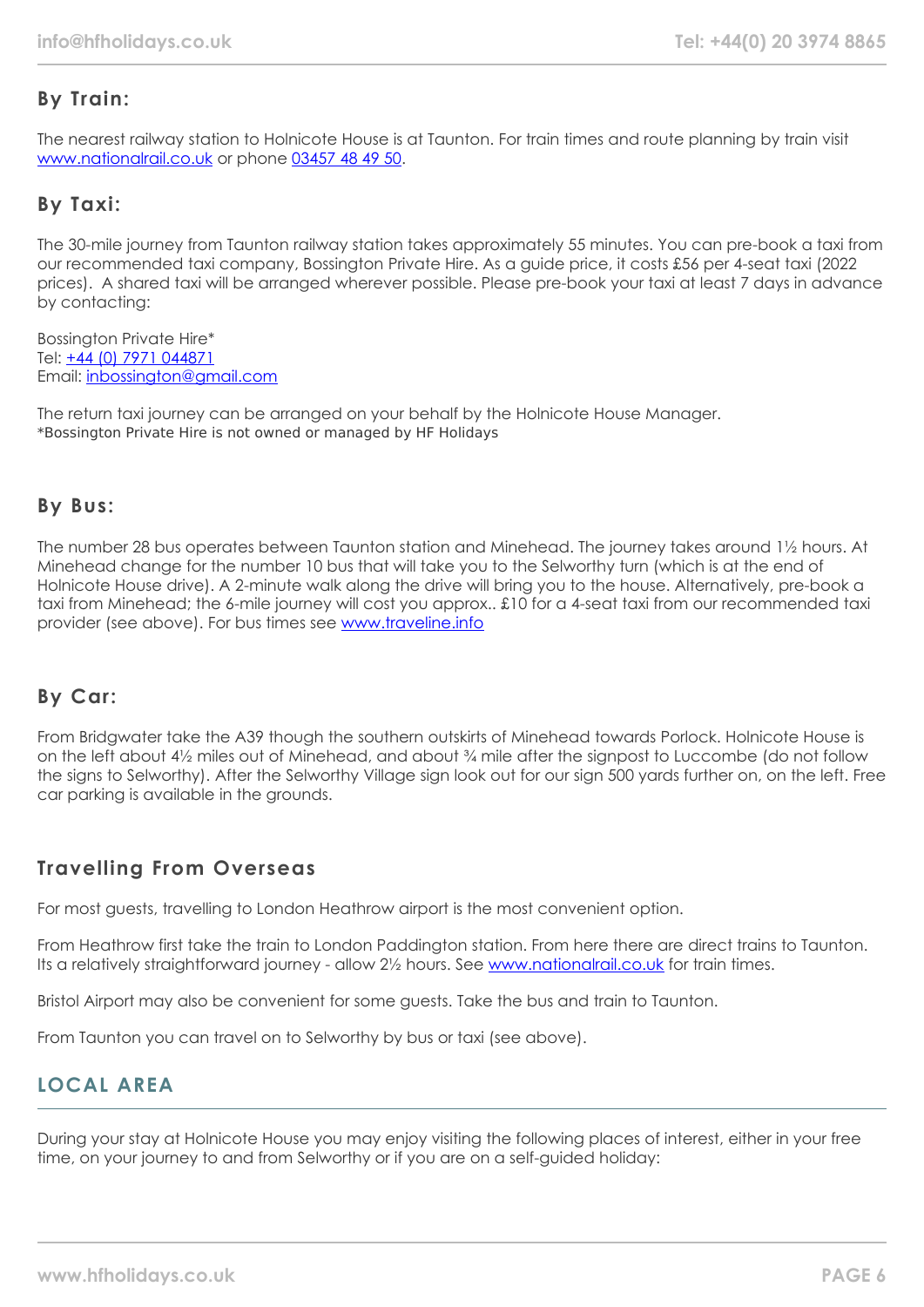# **Selworthy Village**

Less than a mile from Holnicote House is [Selworthy village](https://www.visit-exmoor.co.uk/point-of-interest/selworthy). At first glance the thatched cottages seem typical of many ancient settlements in this area. However, Selworthy is not as old as it looks, having been rebuilt in 1828 by Sir Thomas Acland. Sir Thomas was a philanthropist and designed the 'model' village himself to provide housing for the aged and infirm of the estate. He used traditional designs and materials to create a deliberately old-fashioned village.

## **West Somerset Railway**

The [West Somerset Railway](https://www.west-somerset-railway.co.uk/) is Britain's longest steam railway with a line which goes from Minehead to Bishops Lydyard. Now lovingly restored by volunteers, the line recreates a classic Great Western Railway branch line with steam trains operating daily from April to October. Minehead station is 10 minutes' drive from Selworthy, or can be reached on the number 300 bus.

# **Dunster Castle**

An historic castle transformed into a comfortable stately home for the Luttrell family. Some highlights include the 'modern' 1950s kitchen and the snooker room. [Dunster Castle](https://www.nationaltrust.org.uk/dunster-castle-and-watermill) sits in extensive gardens, complete with its working watermill. The adjacent town of Dunster is full of character and also well worth a visit.

# **Lynton & Lynmouth**

The quaint Victorian town of [Lynton](https://visitlyntonandlynmouth.com/) sits high on a hill, overlooking the coast and Lynmouth harbour. The two settlements are connected by the historic cliff railway. The short walk from Lynton to the [Valley of Rocks](https://www.visit-exmoor.co.uk/point-of-interest/valley-of-rocks) is highly recommended.

# **Coleridge Cottage**

The poet Samuel Taylor Coleridge (1772-1834) and his wife Sara lived in the village of Nether Stowey, about 45 minutes' drive from Selworthy, from 1796 to 1799. In 1909 [Coleridge Cottage](https://www.nationaltrust.org.uk/coleridge-cottage) was acquired by the National Trust, and later restored and opened to the public.

# **Hestercombe Gardens**

[Hestercombe Gardens,](https://www.hestercombe.com/) around an hour's drive away near Taunton, were constructed in three periods - a landscape garden from the 1750s, a Victorian terrace and shrubbery from the 1870s, and Edwardian gardens of 1904-1908 designed by Sir Edwin Lutyens and Gertrude Jekyll.

# **Arlington Court**

[Arlington Court,](https://www.nationaltrust.org.uk/arlington-court-and-the-national-trust-carriage-museum) about an hour's drive away near Barnstaple, is a fine Regency house set in an extensive estate. The grounds include a formal Victorian garden whilst the stables house the National Trust's carriage collection of over fifty horse-drawn vehicles.

# **USEFUL HOLIDAY INFORMATION**

# **Essential Information**

To enjoy your holiday comfortably and safely, it's essential that your clothing and footwear is suitable for the conditions likely to be encountered. Changeable weather is possible throughout the year, so our advice is to come prepared for all eventualities – hot, cold, wet or dry.

All of our Discovery tours involve active sightseeing and you should therefore be prepared for walking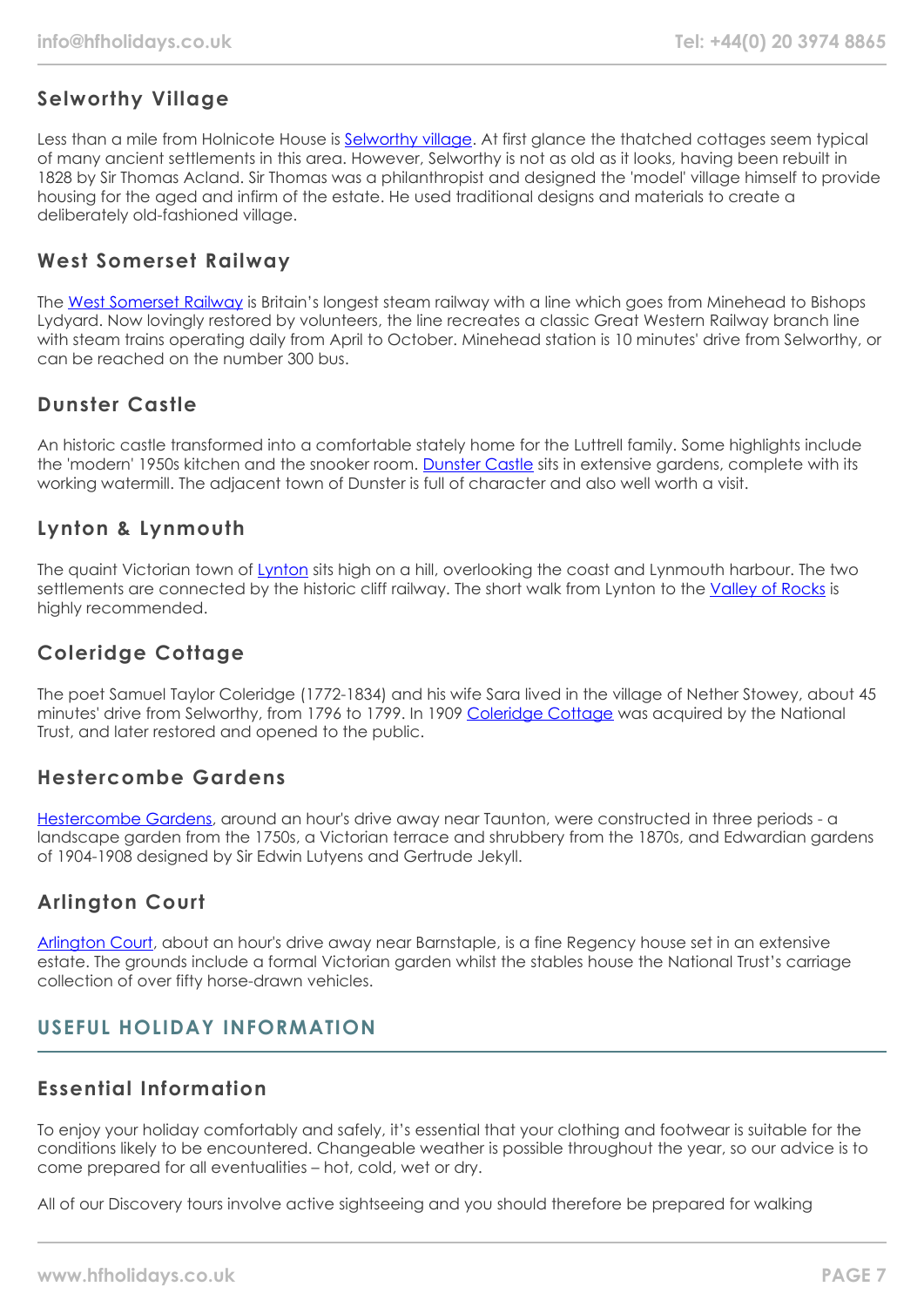between the sights and wear flat, comfortable shoes. In the evening most guests wear casual clothing. You will probably find a small rucksack or cross-body bag useful for carrying spare clothing, a camera and drinks (at least 1 litre) during the day.

Please note: For 2022 departures, all admission costs are included on Discovery tours, including National Trust & English Heritage.

# **HOW TO BOOK**

When you're ready to book, you can choose to **book online** or book **over the phone**. Our website offers secure online booking for our holidays, is available 24/7, and offers more in-depth information about all our holidays. If you prefer to call us, our experienced and knowledgeable team are available to answer any specific questions you have and can offer guidance as to which holiday is best suited to your needs.

Our office is open: Monday to Friday: 9am – 5.30pm, Saturday: 9am – 1pm, Sunday & Bank Holiday Monday: closed

### **PAYING YOUR DEPOSIT**

To secure the holiday of your choice, you will need to pay a deposit: UK & European Holidays: £150 per person and Worldwide Holidays: £250 per person. You can pay your deposit by debit or credit card with no additional card fees charged or make an online BACS payment directly into HF's bank account, please see details under BACS payments. You can also pay your deposit by cheque within seven days of booking. Cheques should be made payable to 'HF Holidays Ltd' with your booking reference / Order ID on the back.

#### **NON-MEMBER FEE**

Non-members can join our holidays by paying a Non-Member's fee of £30 per person per holiday. Alternatively, full membership is available from £100 – visit hfholidays.co.uk/membership for details.

#### **BACS PAYMENTS**

Please quote your booking reference / Order ID when you make your payment online: Bank Name: National Westminster Bank, Account Name: HF Holidays Limited, Account Number: 48904805, Sort Code: 60-00-01, IBAN: GB90NWBK60000148904805

Once we have received your booking and deposit, we will send a confirmation invoice to the lead name. Please check this carefully. For bookings 'with flights' it is essential that the names on your booking confirmation invoice match those on your passport for bookings overseas. Please advise us immediately of any errors. Any name changes after the balance of your holiday has been paid will be subject to a fee levied by the airline.

### **MANAGE MY BOOKINGS**

Payments can also be made through the [Manage My Booking](https://www.hfholidays.co.uk/about-us/bookings/my-booking) function on our website. Click on the link at the top of our homepage. This is available to all customers who provide an email address at the time of booking.

### **YOUR FINAL BALANCE**

Your final balance payment is due 6 weeks before departure if you are staying in an HF Holidays UK country house, 8 weeks before departure if you are travelling on one of our holidays in Europe and 10 weeks before departure if you are on a Guided Trail staying in one of our partner hotels or are travelling on a Worldwide holiday. As with paying your deposit, you can pay your final balance by debit or credit card, make an online BACS payment directly into HF's bank account or pay by cheque.

#### **TRAVEL INSURANCE**

Travel insurance is an important part of any booking and essential for one of our holidays. HF Holidays works with specialist. Insurance Brokers Campbell Irvine Direct. For more information or to obtain a quote call them